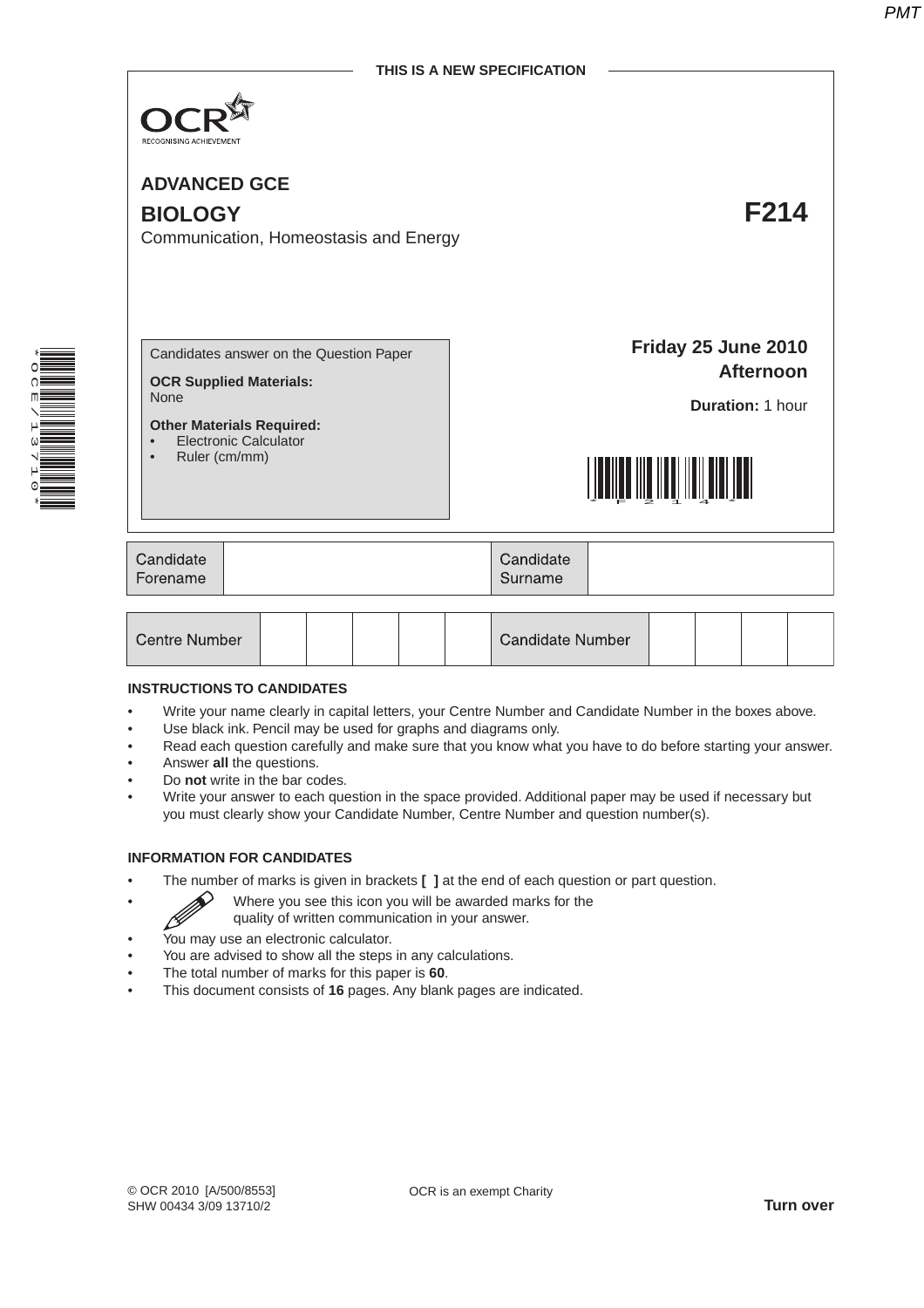## Answer all the questions.

(a) Fig. 1.1 represents a molecule of ATP.  $\mathbf{1}$ 





| (i)  | Name the parts of the ATP molecule labelled X, Y and Z.                       |
|------|-------------------------------------------------------------------------------|
|      |                                                                               |
|      |                                                                               |
|      | $[3]$                                                                         |
| (ii) | With reference to Fig. 1.1, describe and explain the role of ATP in the cell. |
|      |                                                                               |
|      |                                                                               |
|      |                                                                               |
|      |                                                                               |
|      |                                                                               |
|      |                                                                               |
|      |                                                                               |
|      |                                                                               |
|      |                                                                               |
|      |                                                                               |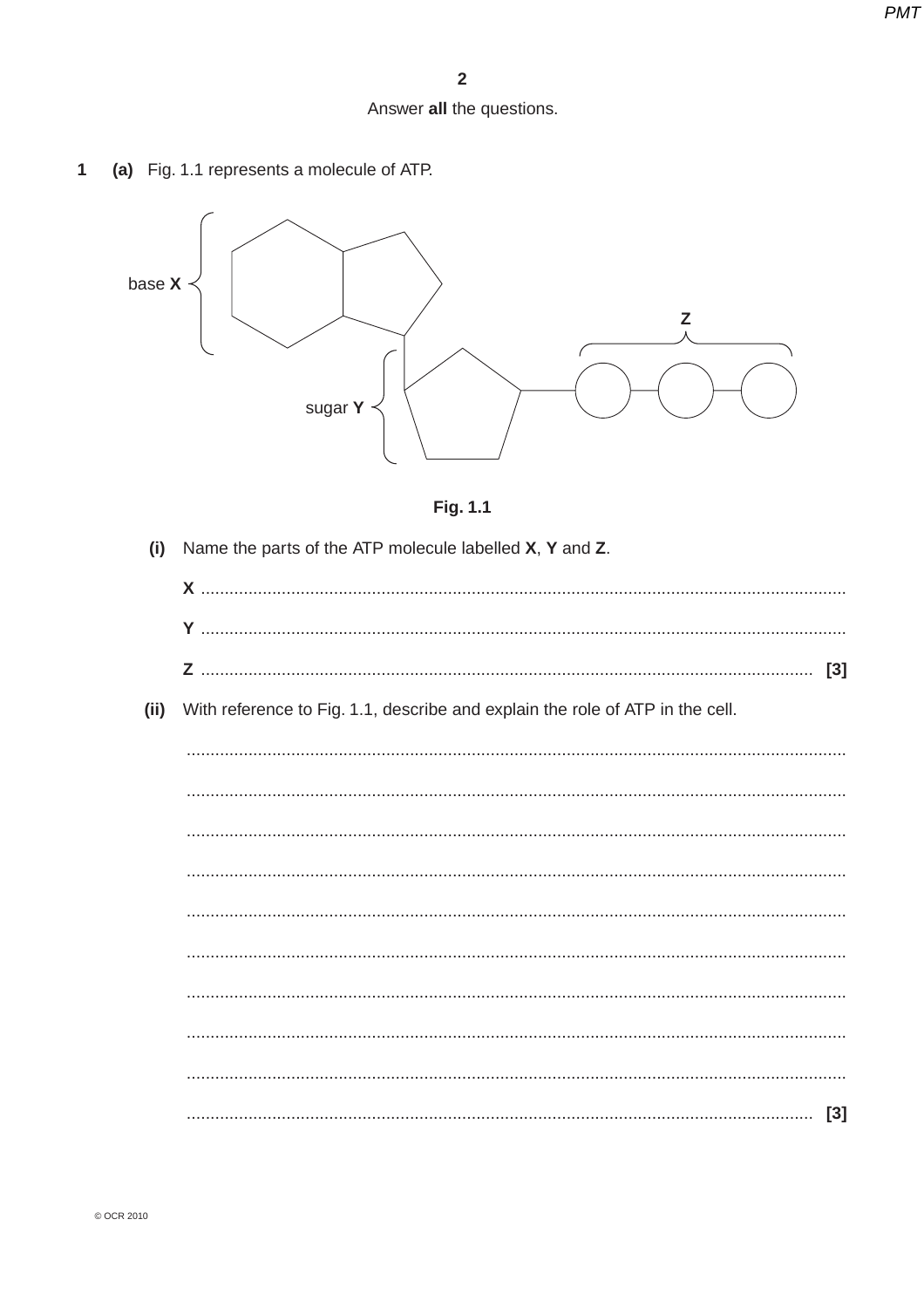**(b)** Fig. 1.2 is an electron micrograph of a mitochondrion from an animal cell.





 **(i)** Name the structure labelled **A**.

| $[1]$                                                                                   |  |
|-----------------------------------------------------------------------------------------|--|
| (ii) Name the specific process that is carried out by structure A in the mitochondrion. |  |
|                                                                                         |  |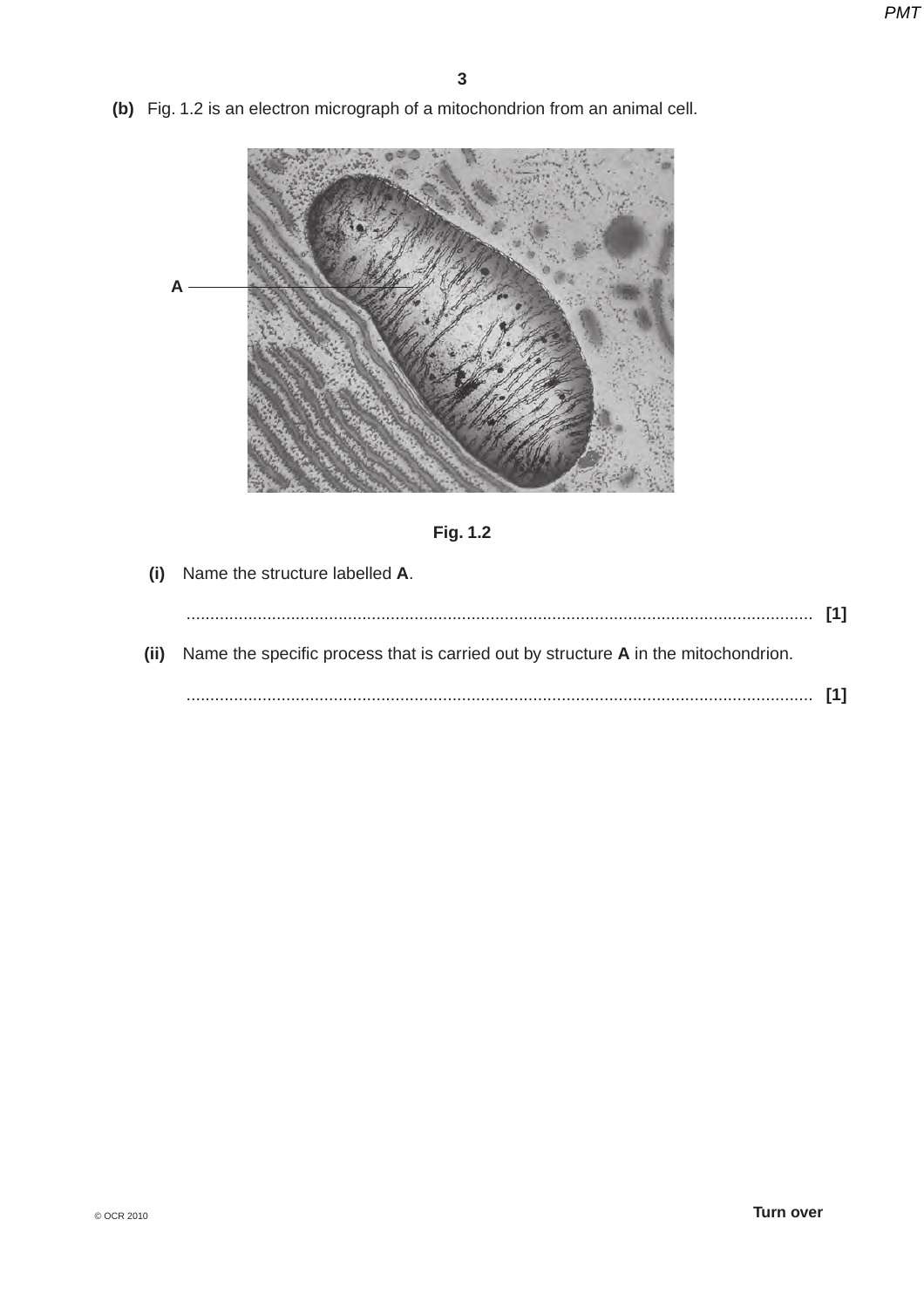**(c)** Some animals conserve energy by entering a state of torpor (a short period of dormancy), in which they allow their body temperature to fall below normal for a number of hours.

In an investigation into torpor in the Siberian hamster, *Phodopus sungorus*, the animal's respiratory quotient (RQ) was measured before and during the period of torpor.

The respiratory quotient is determined by the following equation:

 $RQ = \frac{\text{volume of carbon dioxide produced}}{\text{m} + \text{m} + \text{m} + \text{m} + \text{m} + \text{m} + \text{m} + \text{m} + \text{m} + \text{m} + \text{m} + \text{m} + \text{m} + \text{m} + \text{m} + \text{m} + \text{m} + \text{m} + \text{m} + \text{m} + \text{m} + \text{m} + \text{m} + \text{m} + \text{m} + \text{m} + \text{m} + \text{m} + \text{m} + \text{m} + \text{m} + \text{m} + \text{m} + \text{m} + \text$ volume of oxygen consumed in the same time

RQ values for different respiratory substrates have been determined and are shown in Table 1.1.

| substrate    | RQ  |
|--------------|-----|
| carbohydrate | 1.0 |
| lipid        | 0.7 |
| protein      | 0.9 |

| Table |  |  |  |
|-------|--|--|--|
|       |  |  |  |

 **(i)** Initially, the RQ value determined for the hamster was 0.95, but as the period of torpor progressed, its RQ value decreased to 0.75.

What do these values suggest about the substrates being respired by the hamster during the period of the investigation?

 ........................................................................................................................................... ........................................................................................................................................... ........................................................................................................................................... ........................................................................................................................................... ........................................................................................................................................... ........................................................................................................................................... ........................................................................................................................................... .................................................................................................................................... **[3]**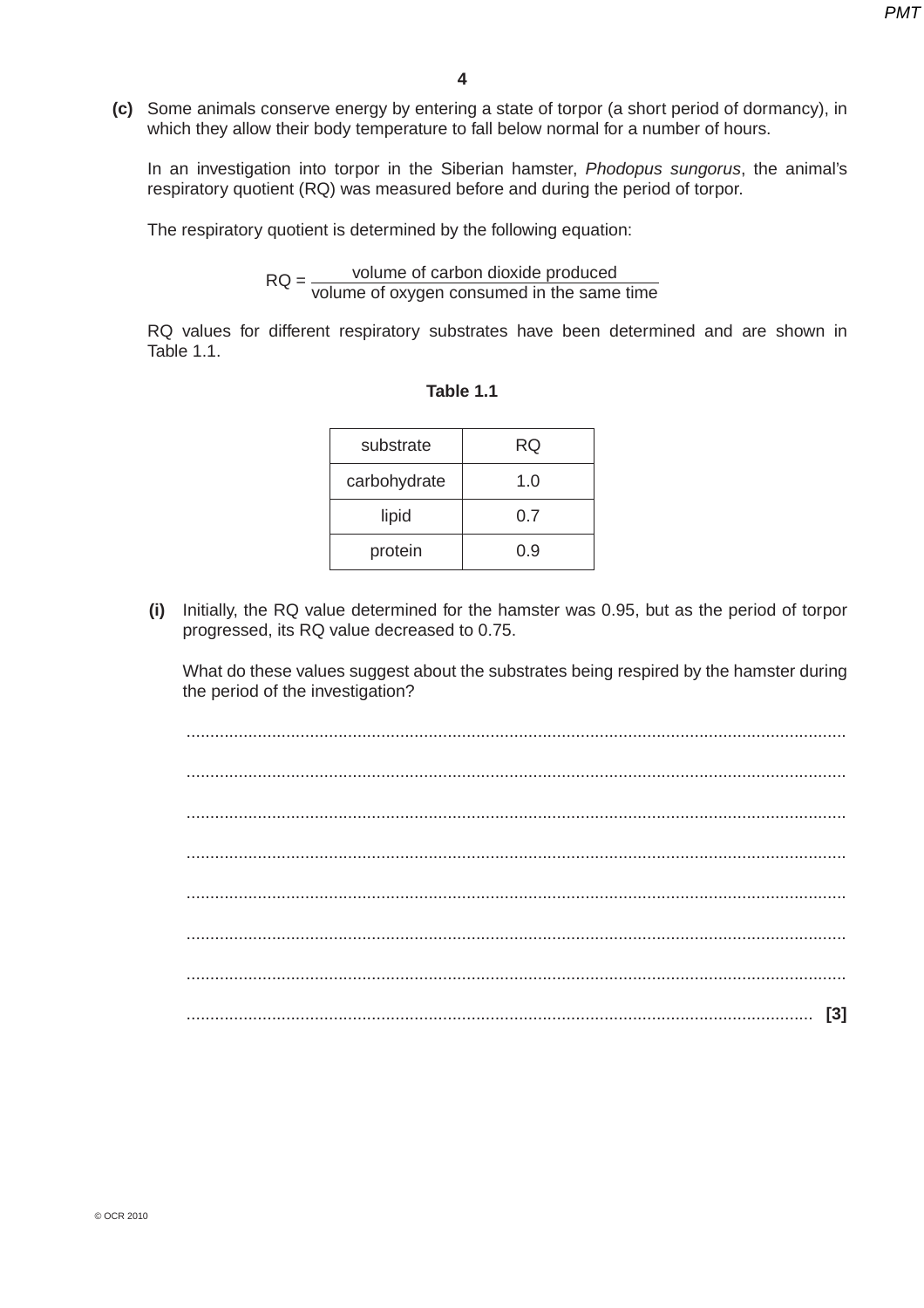(ii) Describe the way in which an endothermic animal, such as a mammal, normally prevents its body temperature from decreasing when the external temperature decreases.

| In your answer, you should use appropriate technical terms, spelt correctly. |
|------------------------------------------------------------------------------|
|                                                                              |
|                                                                              |
|                                                                              |
|                                                                              |
|                                                                              |
|                                                                              |
|                                                                              |
|                                                                              |
|                                                                              |
|                                                                              |
|                                                                              |
|                                                                              |
|                                                                              |
| [5]                                                                          |
| [Total: 16]                                                                  |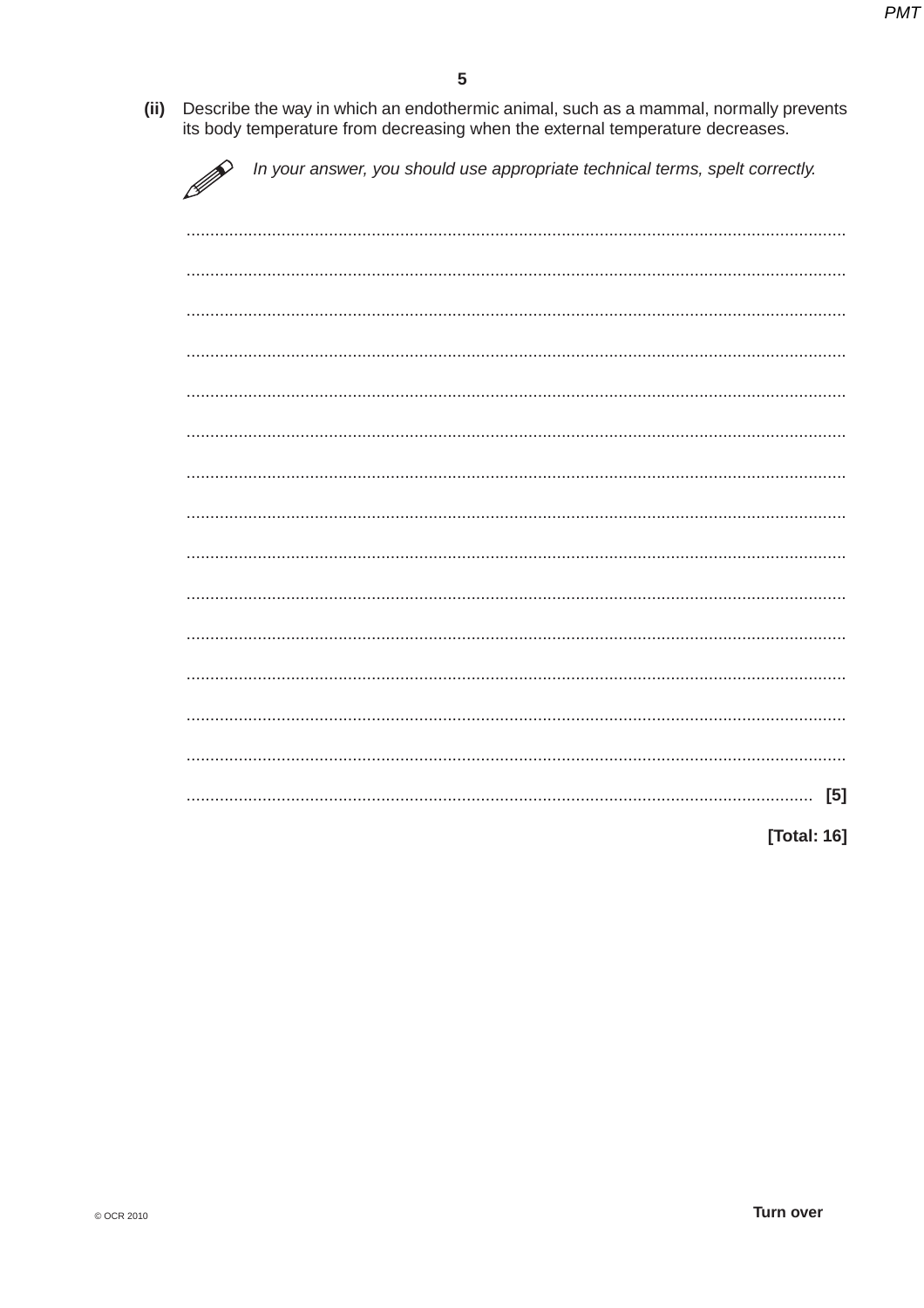**2 (a)** Fig. 2.1 is a photomicrograph through the centre of a lobule of a mammalian liver.





- **(i)** Name the type of vessel labelled **B**.
- .................................................................................................................................... **[1] (ii)** Name the cells that make up the lobule. .................................................................................................................................... **[1]**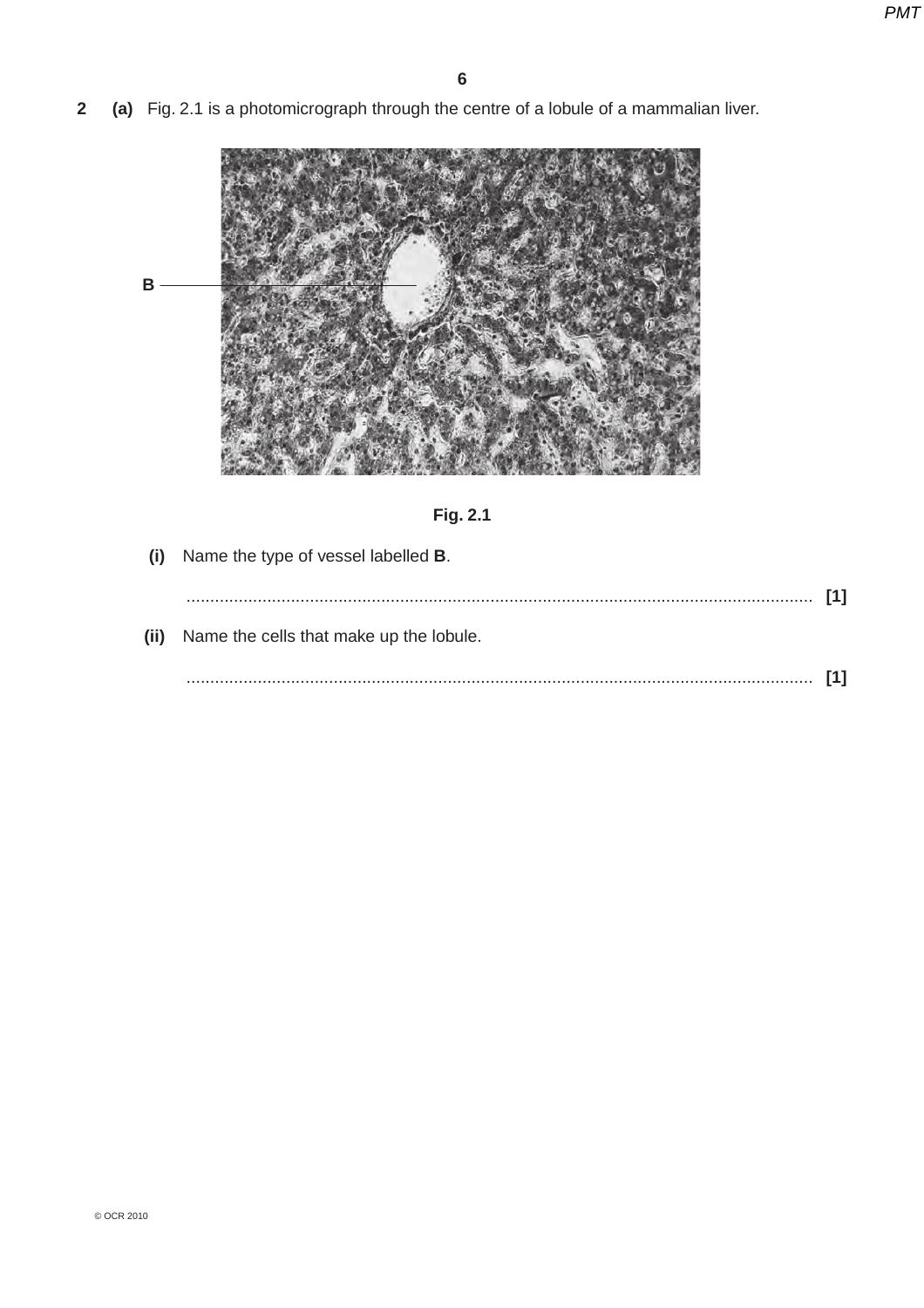(b) Fig. 2.2 outlines the formation of urea in the liver.





| Using Fig. 2.2, identify: |  |
|---------------------------|--|
|                           |  |
|                           |  |
|                           |  |
|                           |  |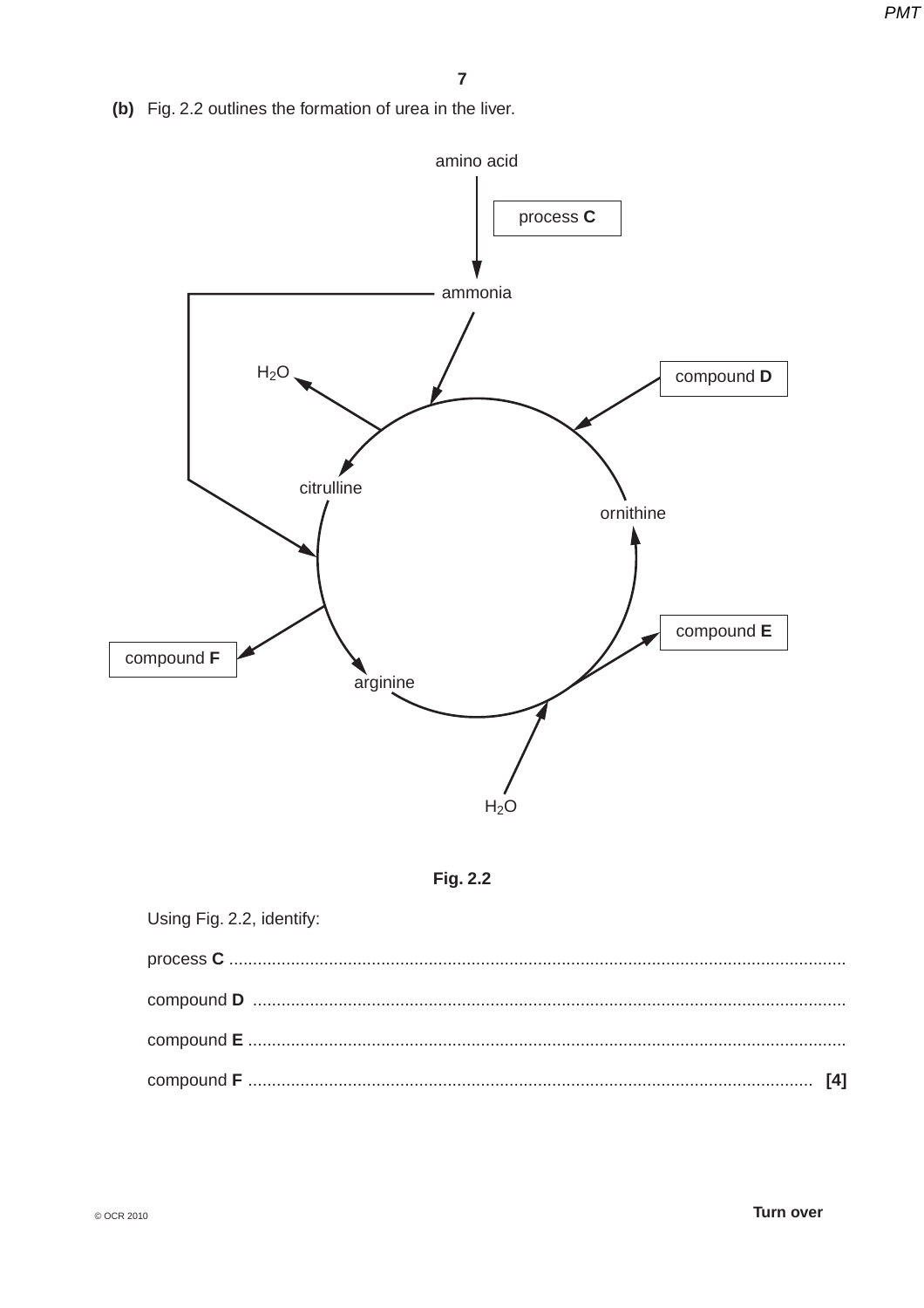(c) The urea formed in the ornithine cycle will be excreted from the body in urine. Urine also contains other chemicals.

Procedures have been developed to test for the presence of some of these chemicals, such as hormones.

(i) A pregnancy testing kit contains a testing 'stick' to detect a hormone in the urine.

Explain how the stick detects this pregnancy hormone.

In your answer, you should use appropriate technical terms, spelt correctly.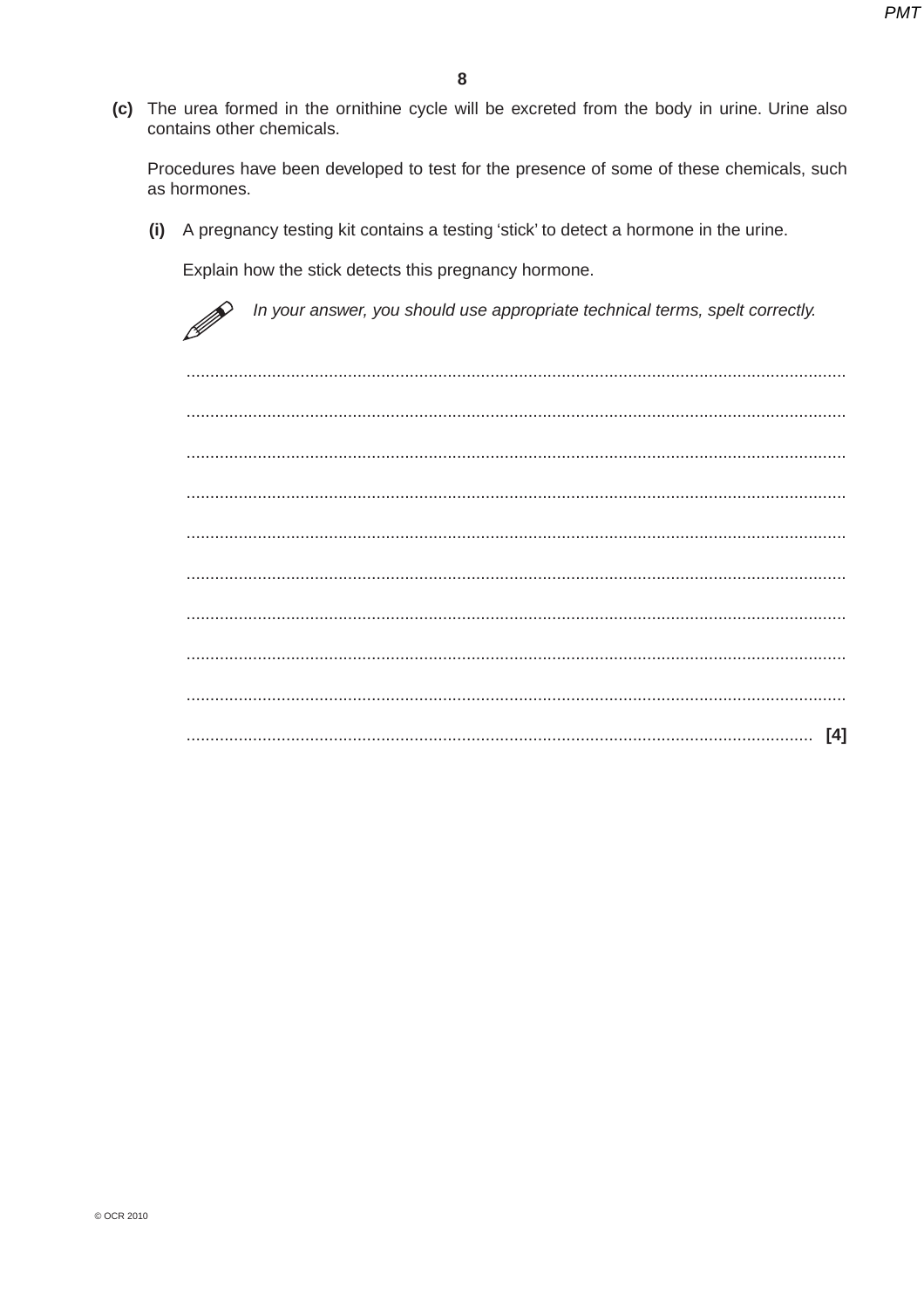$(ii)$ The urine of some high profile athletes has been tested and found to contain abnormally high levels of banned steroids or their metabolites.

The pressure on elite athletes to succeed in their sport leads some of them to resort to the use of these performance-enhancing steroids.

Comment on whether the use of steroids should be permitted in sport.

[Total: 13]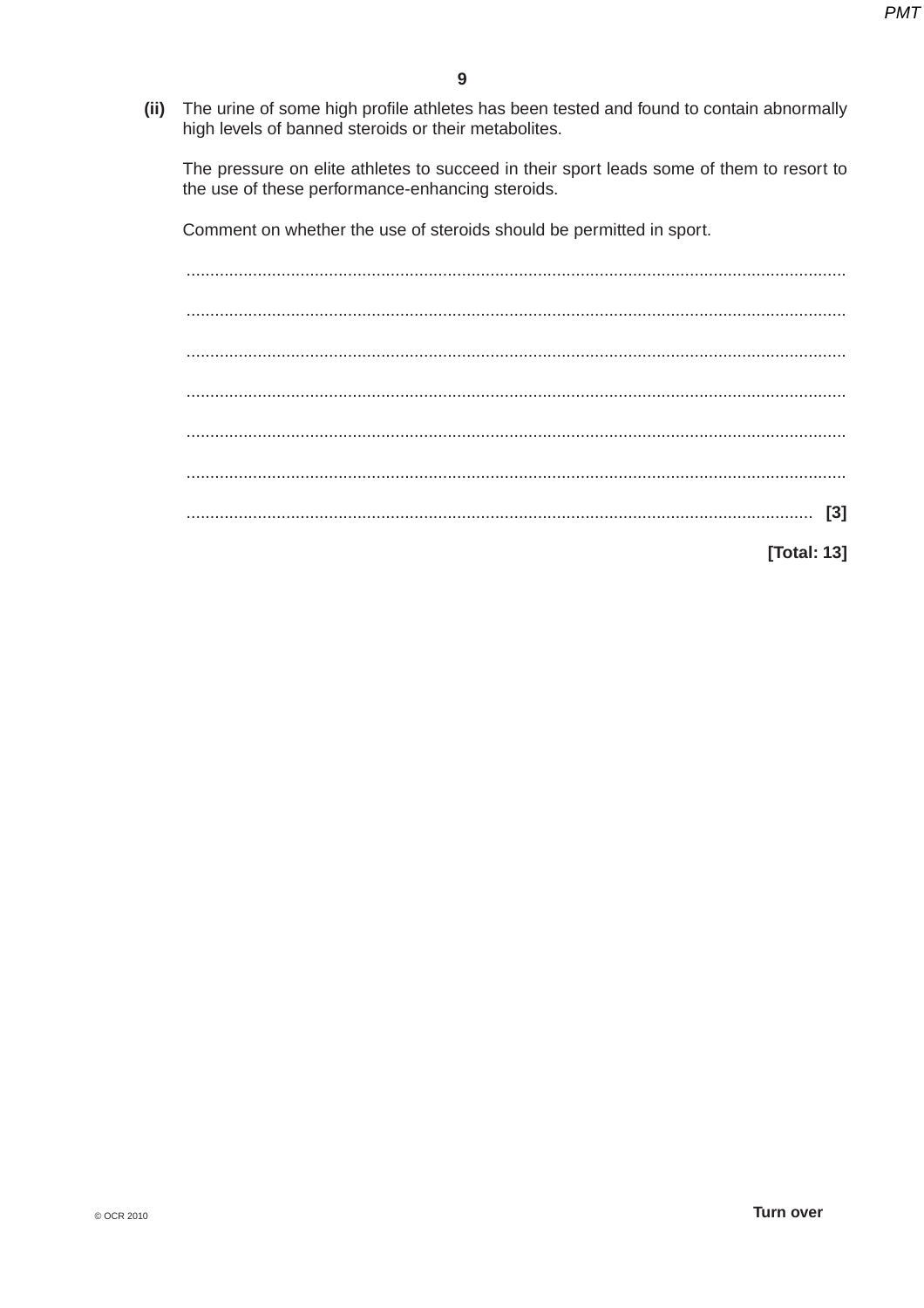- **3 (a)** The Calvin cycle is the stage of photosynthesis during which carbon dioxide is fixed. The Calvin cycle uses the products of the light dependent stage.
	- **(i)** Name the products of the light dependent stage that are used in the Calvin cycle.

...........................................................................................................................................

- .................................................................................................................................... **[2]**
- **(ii)** Discuss the fate of triose phosphate (TP) in the Calvin cycle.

 ........................................................................................................................................... ........................................................................................................................................... ........................................................................................................................................... ........................................................................................................................................... ........................................................................................................................................... ........................................................................................................................................... .................................................................................................................................... **[3]**

 **(b)** A process known as **photorespiration** also takes place in photosynthetic cells. In this process, oxygen competes with carbon dioxide for the active site of the enzyme RuBP carboxylase (Rubisco).

Fig. 3.1 (a) and Fig. 3.1 (b) outline the processes of photosynthesis and photorespiration.

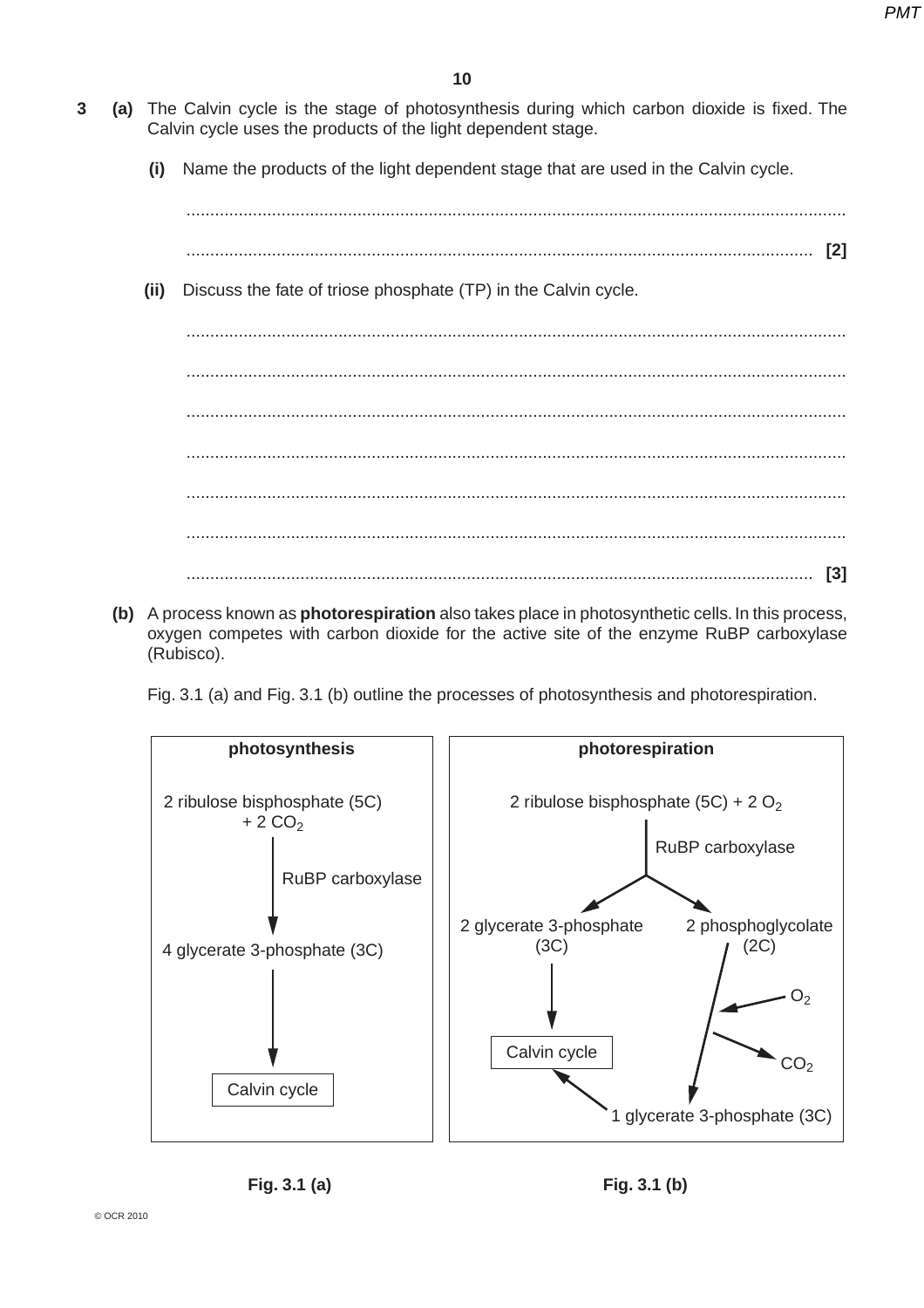Suggest why the process outlined in Fig. 3.1 (b) is known as photorespiration.  $(i)$ 

- 
- Using Fig. 3.1 (a) and Fig. 3.1 (b), describe and explain the likely effect on photosynthesis  $(ii)$ of an increase in the oxygen concentration.

 $(iii)$ Some plants, known as  $C_{\text{A}}$  plants, use an enzyme called PEP carboxylase, instead of Rubisco, to fix carbon dioxide.

Suggest why these plants do not show photorespiration.

[Total: 11]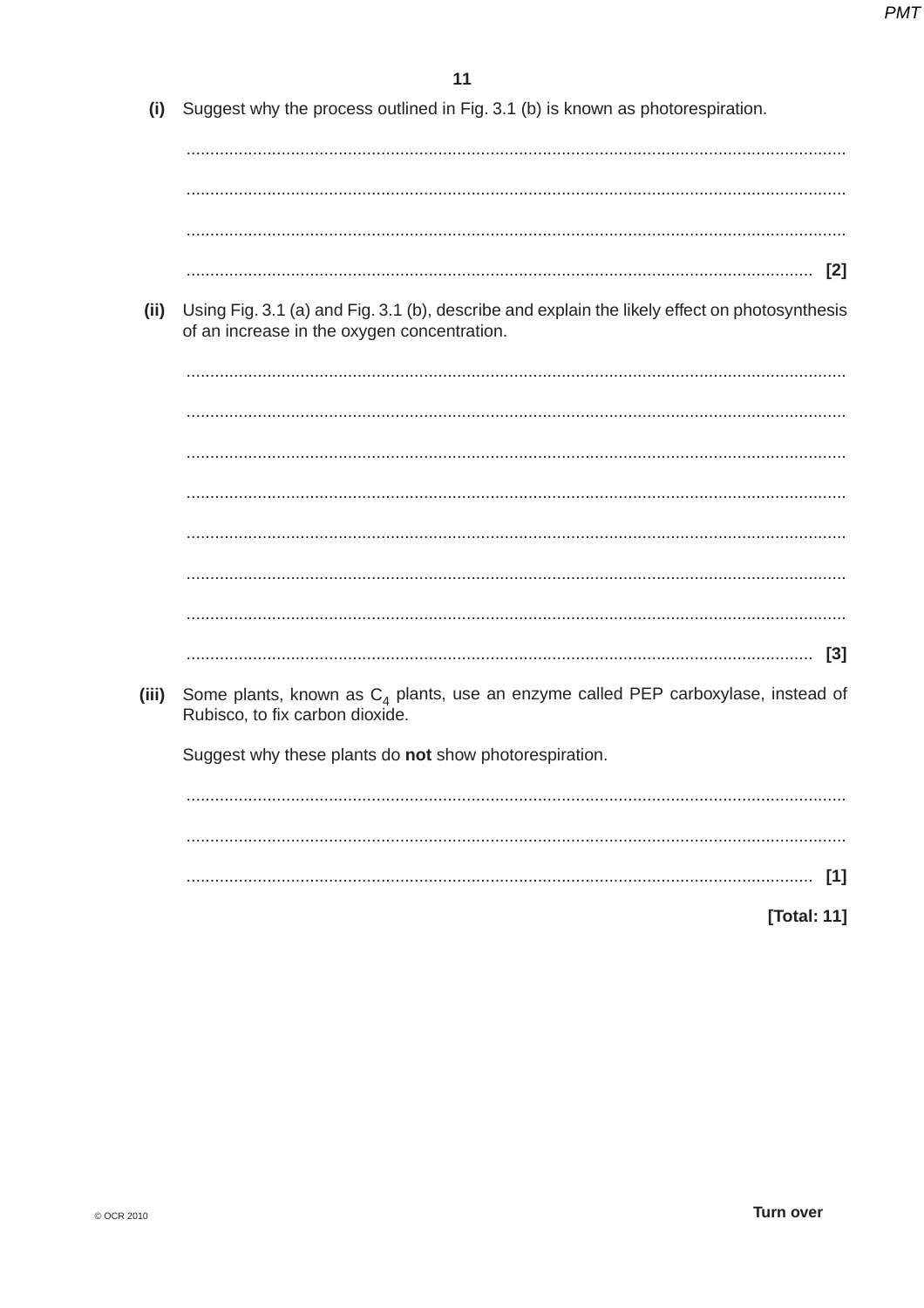**4** As part of a study to control Type 2 diabetes by modification of the diet, an investigation was carried out into the effects of different food compounds on the blood glucose and blood insulin concentrations of patients with this type of diabetes.

The food compounds, their components and their effect on blood glucose and blood insulin concentrations are summarised in Table 4.1.

| food<br>compound | component(s)               | effect on<br>blood glucose<br>concentration | effect on<br>blood insulin<br>concentration |
|------------------|----------------------------|---------------------------------------------|---------------------------------------------|
| sucrose          | glucose and<br>fructose    | moderate<br>increase                        | moderate<br>increase                        |
| lactose          | glucose and<br>galactose   | moderate<br>increase                        | moderate<br>increase                        |
| starch           | glucose                    | substantial<br>increase                     | substantial<br>increase                     |
| cellulose        | glucose                    | no effect                                   | no effect                                   |
| protein          | amino acid                 | no effect                                   | moderate<br>increase                        |
| fat              | fatty acid and<br>glycerol | no effect                                   | moderate<br>increase                        |

#### **Table 4.1**

- **(a)** Suggest an explanation for the differences observed in **blood glucose concentration**:
	- **(i)** between starch and sucrose,

 ........................................................................................................................................... ........................................................................................................................................... ........................................................................................................................................... .................................................................................................................................... **[2] (ii)** between starch and cellulose. ........................................................................................................................................... ........................................................................................................................................... ........................................................................................................................................... .................................................................................................................................... **[2]**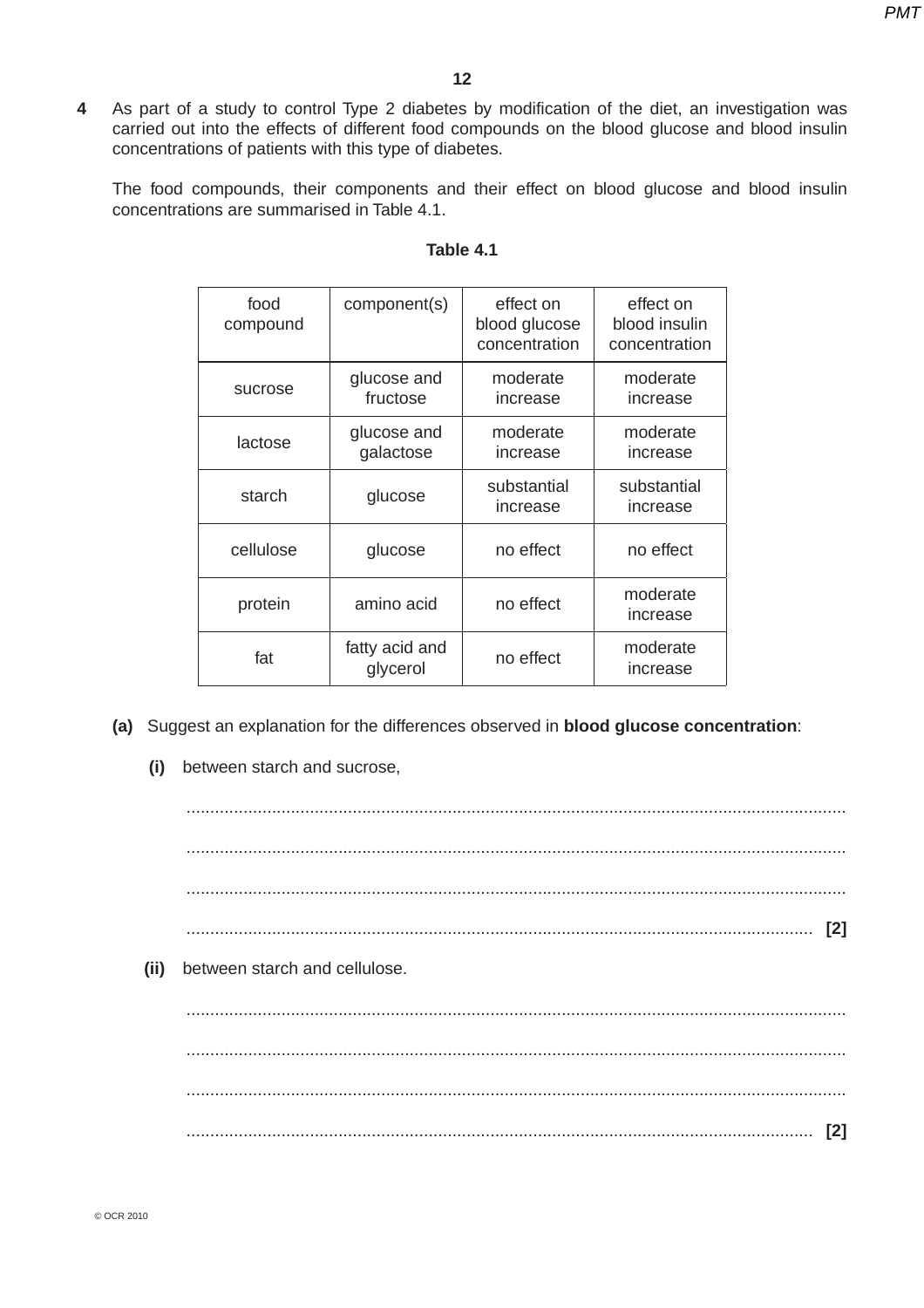(b) With reference to the food compounds in Table 4.1, explain how a person with Type 2 diabetes could control the condition by modifying their diet.

(c) Glycogen and glucagon are compounds that are involved in the control of blood glucose concentration.

Complete the table below to distinguish between these two compounds.

|                    | glycogen | glucagon |
|--------------------|----------|----------|
| type of compound   |          |          |
| role of compound   |          |          |
| site of production |          |          |

 $[3]$ 

[Total: 10]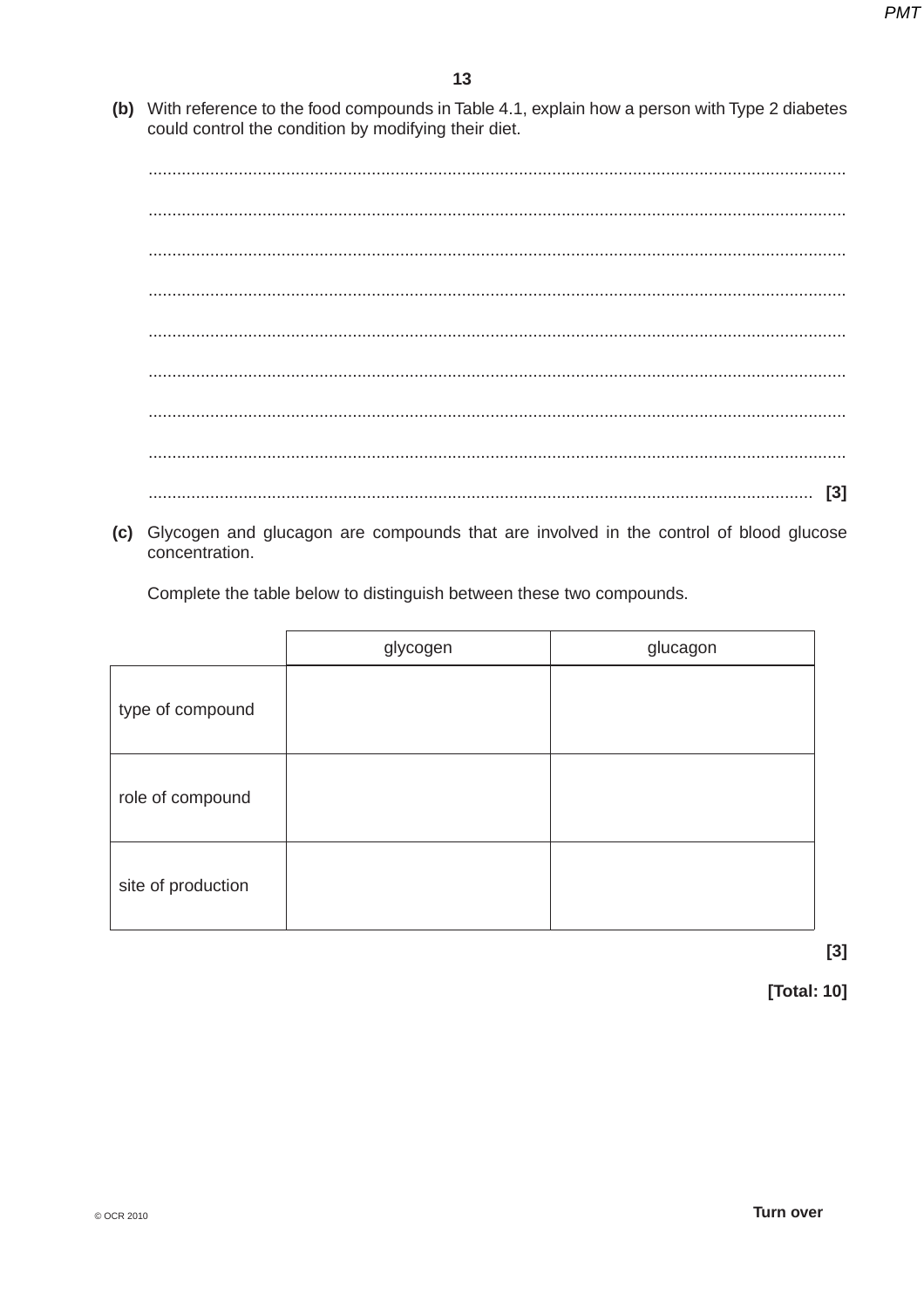**5** Fig. 5.1 is a trace that shows the changes that occur in the membrane potential of a neurone during the generation of an action potential.





 **(a)** Using the letters **A** to **F**, indicate the point or points on the trace which correspond to the following:

| (i) | hyperpolarisation,                                      |     |
|-----|---------------------------------------------------------|-----|
|     | (ii) resting potential,                                 | [1] |
|     | (iii) the membrane is most permeable to potassium ions, | [1] |
|     | (iv) depolarisation.                                    | [1] |
|     |                                                         | [1] |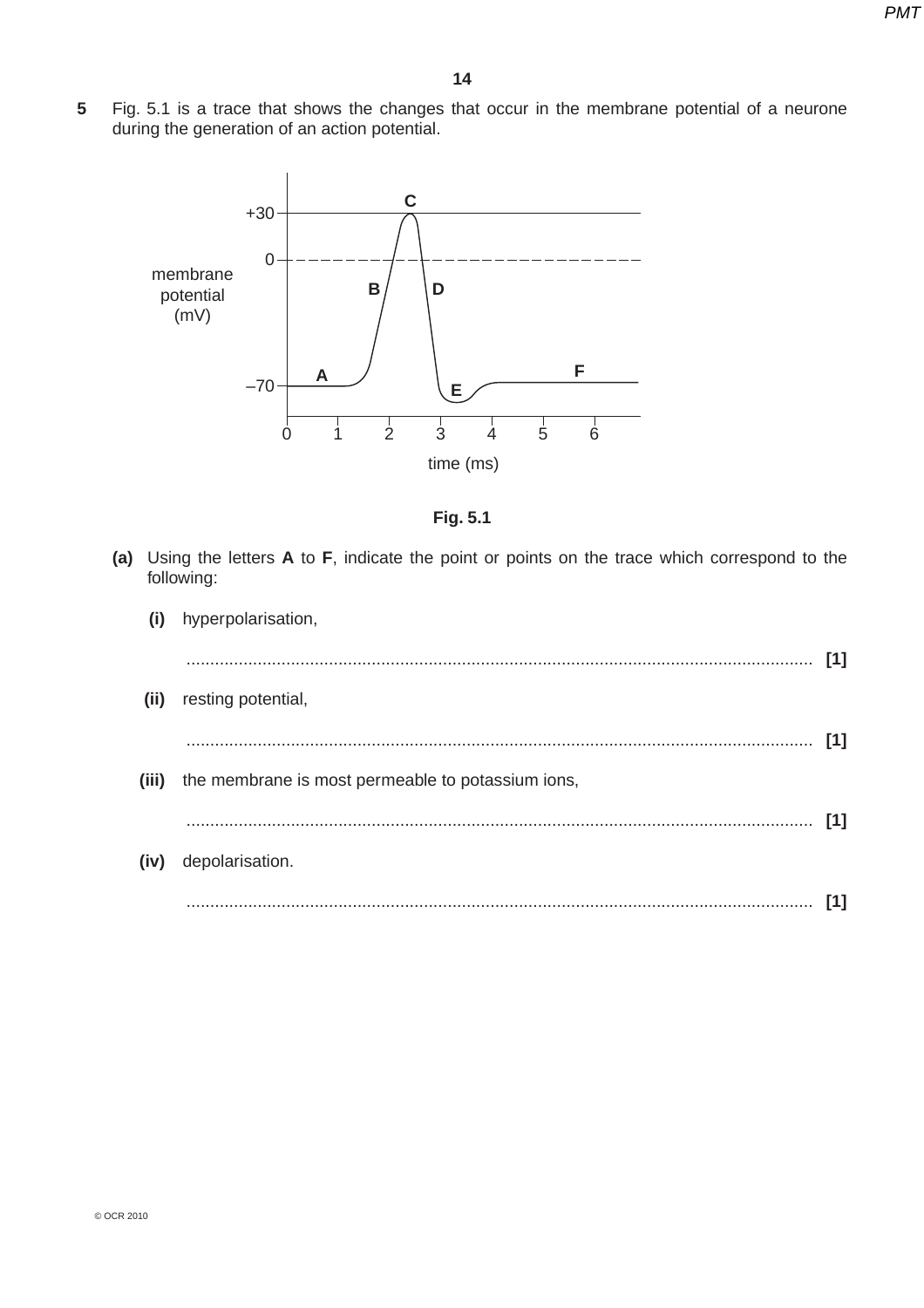**(b)** Puffer fish, *Fugu spp.*, produce a powerful poison, tetradotoxin, and some species store it in high concentrations in their body tissues. Unless these fish are correctly prepared, eating them can be fatal.

Tetradotoxin is poisonous to humans because it blocks **gated** sodium channels in cell membranes, preventing action potentials. This does not happen in the fish themselves.

 **(i)** With reference to Fig. 5.1, identify, using the appropriate letter, the part of the action potential trace that will be affected by tetradotoxin.

 .................................................................................................................................... **[1] (ii)** Suggest why tetradotoxin is **not** toxic to the puffer fish. ........................................................................................................................................... ........................................................................................................................................... .................................................................................................................................... **[1]**

### **QUESTION 5(c) STARTS ON PAGE 16**